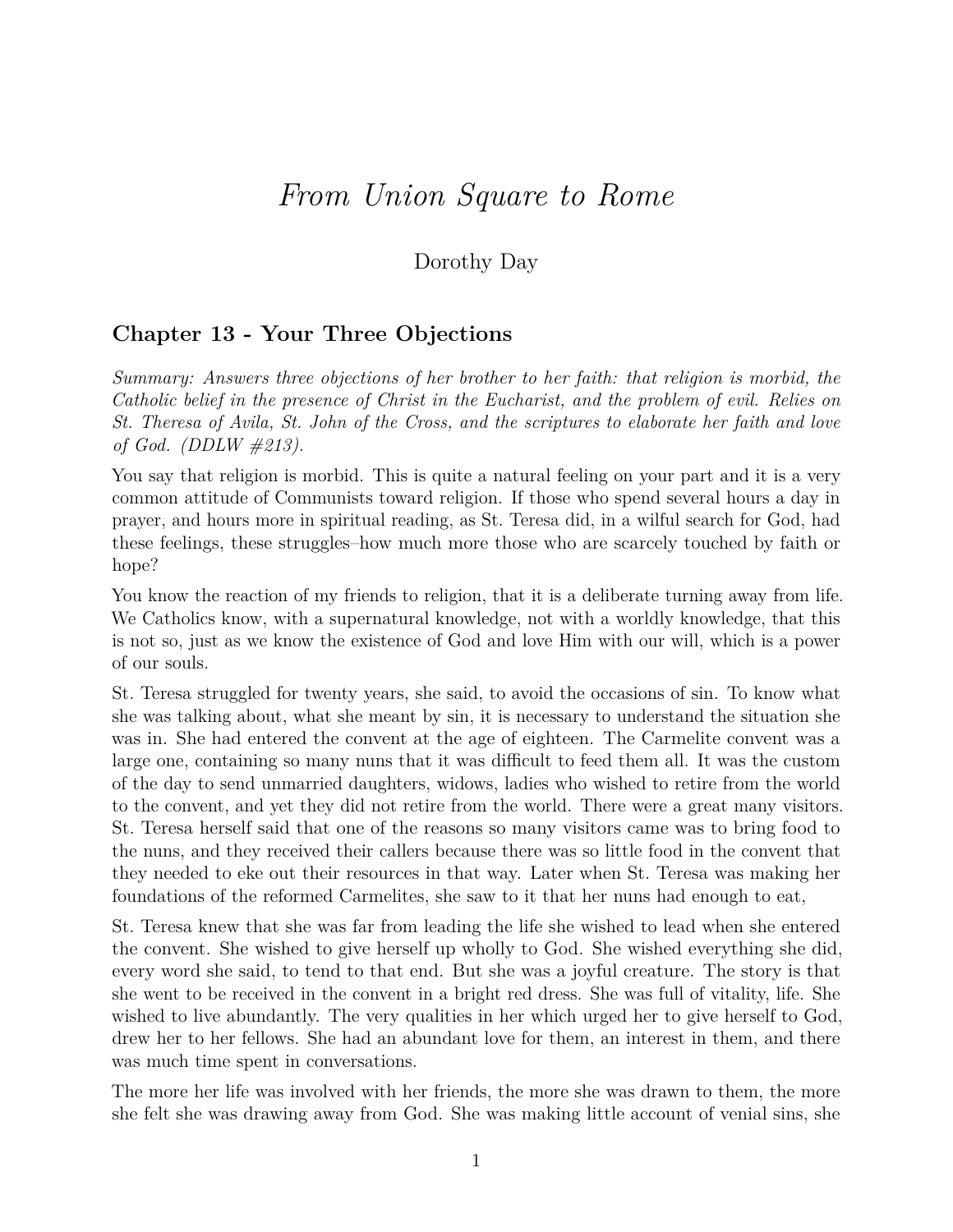said; she was not avoiding the occasions of them. She felt that she was a sinful creature and said so many times in her autobiography. This does not mean anything scandalous–that the convent ladies sat around and received unseemly visits, ate or drank to excess, or indulged in vicious talk or gossip.

But St. Teresa had so great a desire for perfection that any time engaged in idle talk (the most innocent idle talk) seemed to her to be deliberately stolen from God. She knew what she wanted, she knew that there was a better life for her, but she had to struggle to attain it,

She tells how she was kept from prayer. "The sadness I felt on entering the oratory was so great that it required all the courage I had to force myself in. They say of me that my courage is not slight, and it is known that God has given me a courage beyond that of a woman; but I have made a bad use of it."

She told, too, of watching the hour glass, of how she was filled with distractions, of what a constant hard struggle it was to force herself to prayer and spiritual reading. And these struggles went on for twenty years!

"I wished to live," she wrote, "but I saw clearly that I was not living, but rather wrestling with the shadow of death; there was no one to give me life, and I was not able to take it.

This is the "morbidness" that you mean, I know. If St, Teresa, with her knowledge and insight and the graces God gave her to go on struggling, felt that she was wrestling with the shadow of death, how one who knows nothing of religion must shy off from it every time the matter enters his consciousness!

The shadow of death that she spoke of was the life she was leading, purposeless, disordered, a constant succumbing to second-best, to the less-than-perfect which she desired. But human nature will try to persuade us that the life of prayer is death, is a turning away from life,

As a convert I can say these things, knowing how many times I turned away, almost in disgust, from the idea of God and giving myself up to Him. I know the feeling of uneasiness, of weariness, the feeling of strain put upon the soul from driving it, instead of abandoning it to God. But I do not know how anyone can persist in the search for God without the assistance of the Church and the advice of those confessors with the experience of generations behind them.

The thing you do not understand is the elemental fact that our beginning and our last end is God. Once that fact is accepted, half the struggle is won. If we wish to go on struggling, not to be content with the minimum of virtue, of duty done, of "just getting by," then we should account it a great honor that God has given us these desires, to serve Him and to use ourselves completely in His service.

You do not see this, you do not believe it. Every now and then, when you think of religion in your busy life, you end by turning from it with aversion. You are young, and you have not yet really felt the need, the yearning toward God. You have not been in such agony and misery that you turned to One whom you knew not and said, "God help me!" Or if you did, you were ashamed of doing it afterward, feeling it to be cowardice to turn in misery to a God in Whom you did not believe.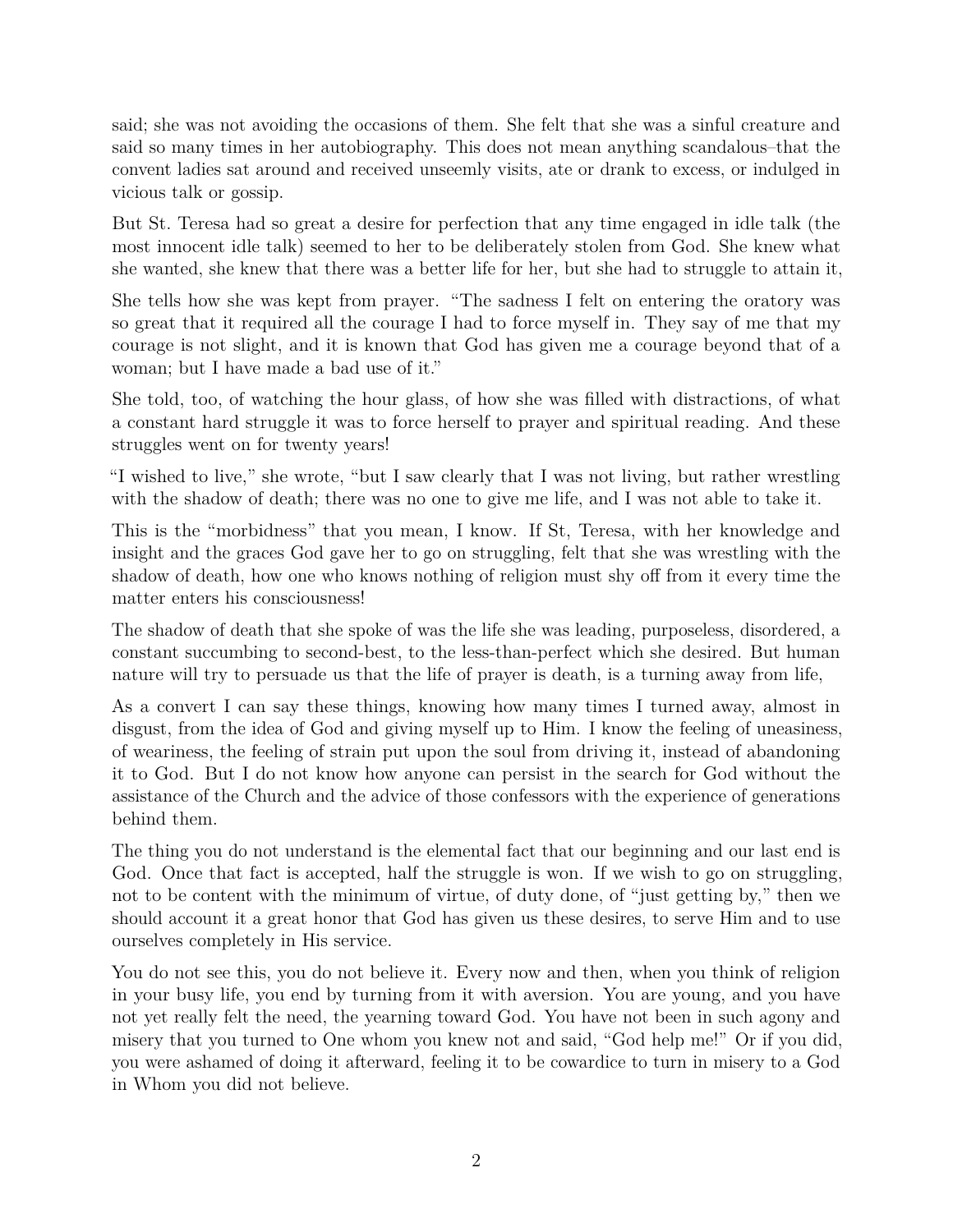I felt this despair when I lay there in jail for fifteen days, contemplating the fundamental misery of human existence, a misery which would remain even if social justice were achieved and a state of Utopia prevailed. For you cannot pace the floor of a barred cell, or lie on your back on a hard cot watching a gleam of sunlight travel slowly, oh, so slowly, across the room, without coming to the realization that until the heart and soul of man is changed, there is no hope of happiness for him.

On the other hand, you have not felt the ecstasy, the thankfulness, the joy, which caused the Psalmist to cry out, "My heart and my flesh rejoice for the living God." "My soul longeth and fainteth for the courts of the Lord." (Psalms 83: 1.)

St. John of the Cross, who lived at the same time as St. Teresa and was her good friend, tells about the different stages of prayer and how the first state is the purgative state. He explains how though we feel this joy and this longing of God, a joy which is so sweet that even the remembrance of it is a constant spur to us, still our own imperfections give us constant suffering and unease, and the struggle for the spiritual life is a wearisome one, and that we must not expect to find ease in prayer. He makes us understand this distaste, this recoil from religion. This lethargy comes from a consciousness of the imminence of the struggle, the fact that it is unceasing and will go on to death, and we often think that sheer thoughtless paganism would be a relief.

No one but God knows how long I struggled, how I turned to Him, and turned from Him, again and again. I, too, felt that distaste. I, too, felt that religion had a morbid quality. It is the struggle of the flesh against the spirit. It is the struggle of the natural man against that in him that is divine. (I am going to write you later about the flesh and the spirit, the sensual and the spiritual, for you have an entirely wrong idea as to what Karl Adam calls "the antitheses with which Christianity is concerned.")

I can understand what you mean by morbid, and can understand how no matter how often you are drawn you are also repelled. If you only knew, and could in intellectual humility submit yourself to the rule which makes all so plain and clear!

We have "a rule of life" that is easy to follow, provided we listen to the wise counsels of such people as St. Teresa, St. Francis de Sales, de Caussade, Father Considine. I mention these names because they are the first ones that come to mind.

St. Teresa understood that weariness of the soul. St. Francis tells us to be gentle with ourselves. De Caussade tells us to abandon ourselves to Divine Providence, and Father Considine tells us to have more faith in God as a kind Father Who is so far above our earthly fathers that He will forgive us all our sins, even the greatest, Who will not give us a stone when we ask for bread.

We are taught that our souls need exercise just as our body does, otherwise it will never be healthy and well, and if the soul is not in a healthy state, of course we feel morbid. Prayer is the exercise for the soul, just as bending and stretching is the exercise of the body. It is intellectual pride, the arrogance of youth, which makes the physical act of prayer difficult.

You submit yourself to the dogma of Communism, you accept the authority of Karl Marx and Lenin, you accept the philosophy of Communism and know while you accept it that you are accepting a "hard saying," that in all likelihood you will be persecuted for this acceptance.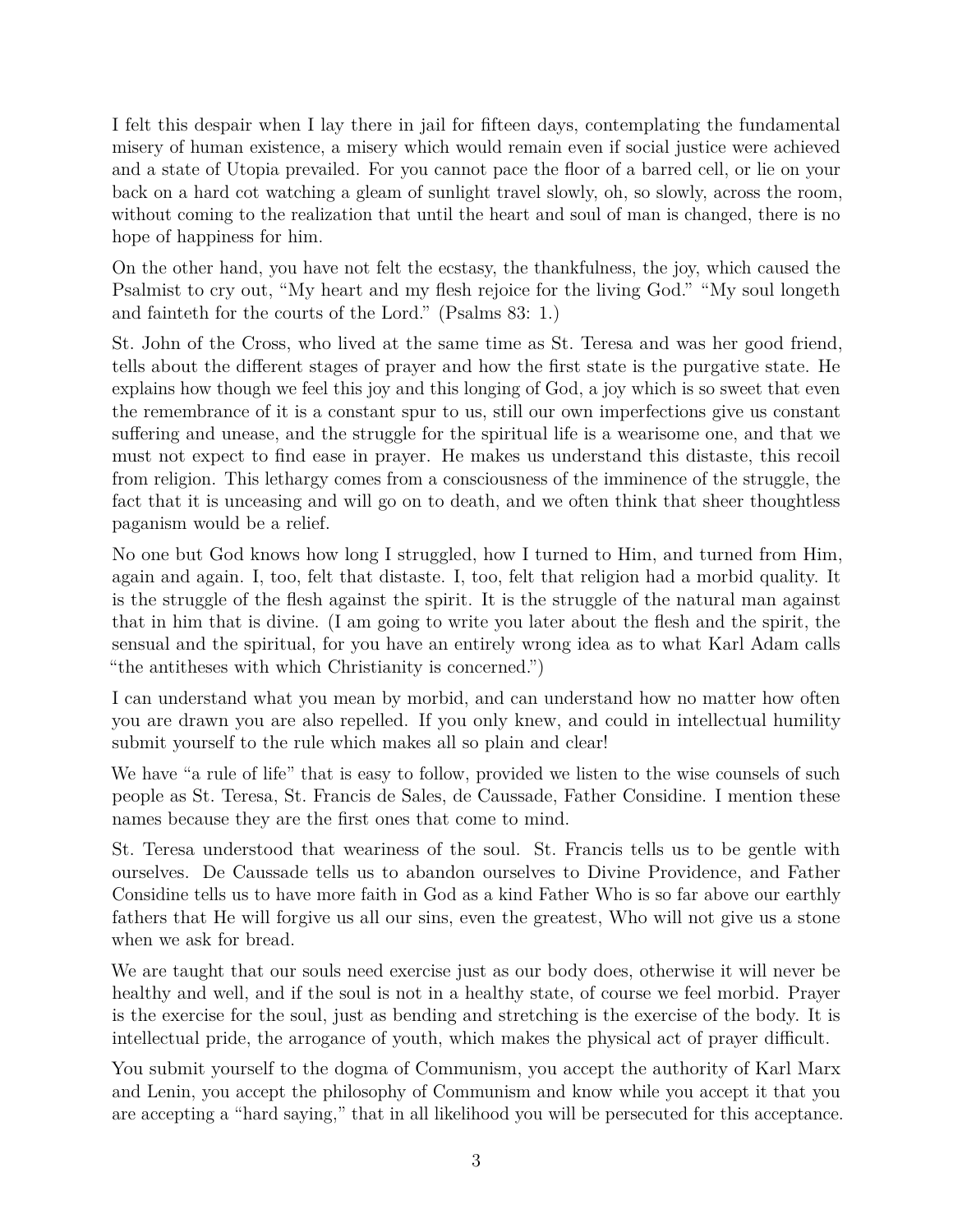Perhaps the main trouble is that to you Christianity is too simple. To you Christianity is the accepted thing, so you rebel, and knowing that your rebellion deprives your soul of life, you turn on religion and call it morbid.

#### \*\*\*

t has been only with a great deal of hesitation that I take up the econd objection you have to religion. (It is interesting to note that our objections, as the objections of most Communists and agnostics, are o the *Catholic* Faith. The words *Catholic* and*religion* go together in our mind.)

Blasphemies one hesitates to set down on paper, they are so horrifying. Many would put your second objection in this category. One nun to whom I mentioned it shuddered involuntarily, but she did not try to meet it. And in the past when I have heard it, and all Catholics have heard it many times, I, too, did not try to answer. You made your objection in good faith, not in any spirit of hatred or malice, and I have heard it made in good faith before. So I think it is just as well to try to meet it though it is hard, well-nigh impossible, to talk of such things to one who has no faith. I am somewhat heartened by something I read this morning in Faber, "It is our duty as well as our privilege to look into this mystery."

You say you object to religion because it has a cannibalistic aspect which revolts you. A twelve-year-old girl who was reared with no knowledge of the Christian religion said almost the same thing to me last winter. "Catholics believe that they eat the Body and Blood of Christ, don't they?" she said, with a look of distaste. She, too, did not mean to blaspheme. She was honest.

I suppose I never felt this objection, this repulsion, because long before I became a radical I had felt deeply the mysteries of faith, not *the* Faith, but faith nevertheless. Remember, I read the Bible when I was twelve, and I knew what my conscience was, and what was good and evil. I had accepted the doctrine of the Holy Eucharist. So when I came back to God there was not that difficulty to overcome.

It is easy for a little child to accept unquestioningly. That is why the League of the Militant Godless is so anxious to keep religion from little children. Because they know they will accept it, and though they fall away afterward perhaps, in an arrogant and adventurous adolescence, still it is not so insuperably difficult to come back to it because there is some kernel of truth lying hidden there in the soul. You never had any religious instruction when you were a child, so the difficulty is there for you.

If you know the New Testament at all (and you ought to look into it if you do not know it, for many Communists express an admiration for the Man Jesus, and I.W.W.'s in the old days used to speak of "Comrade Jesus"), you will find there that the first to whom Christ taught this doctrine of the Blessed Sacrament turned from Him. This teaching, that Christ would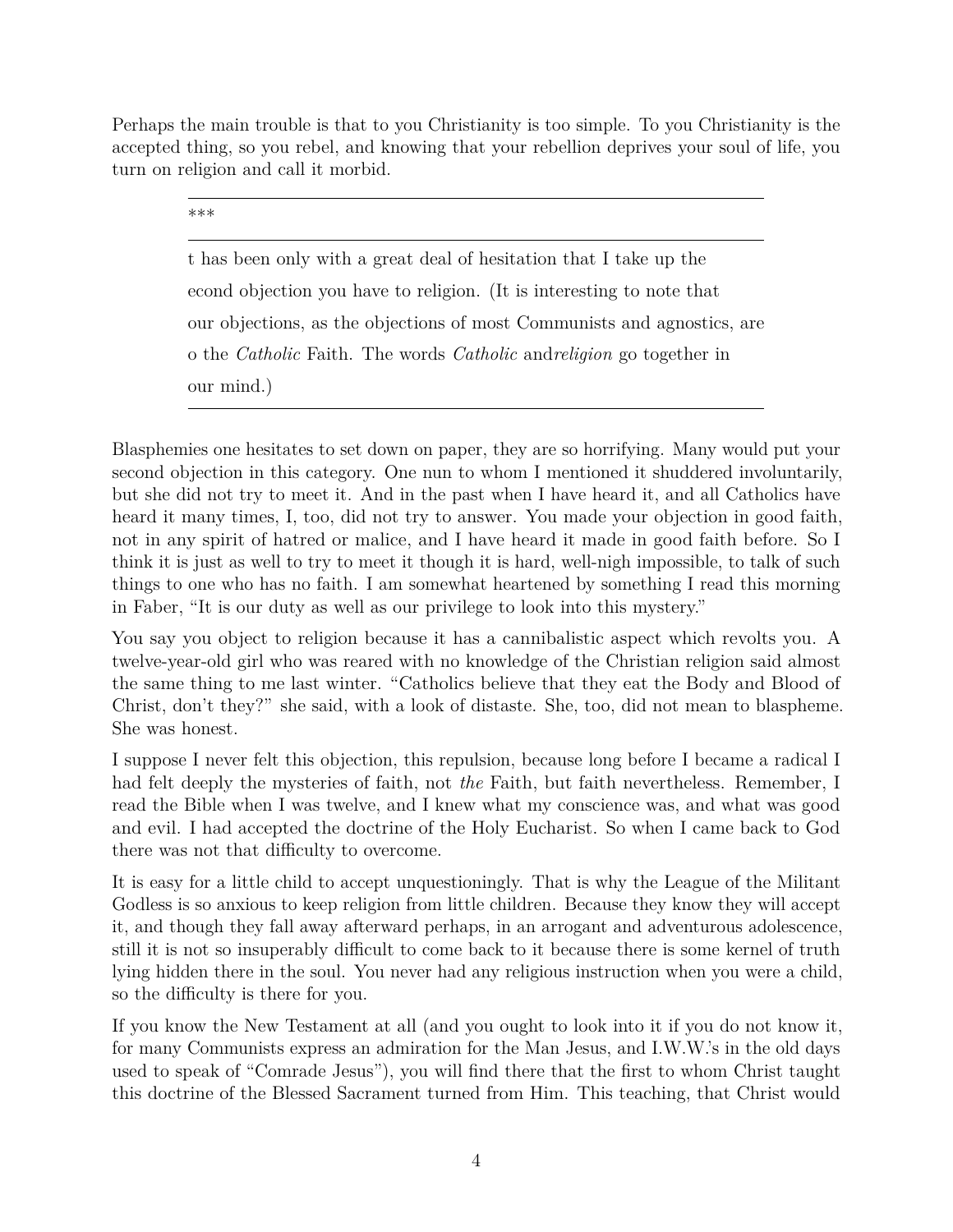be their daily bread, was so simple, so elemental a thing, in spite,of its mystery, that children and the simplest and least of people in the world could accept it.

St. Teresa says that Christ is disguised as bread so that we will not fear to approach Him–so that we can go to Him in confidence, daily, needing Him daily as we need our physical bread.

We are not, most of us, capable of exalted emotion, save rarely. We are not capable always of feelings of love, awe, gratitude, and repentance. So Christ has taken the form of bread that we may more readily approach Him, and feeding daily, assimilating Christ so that it is not we but Christ working in us, we may be made more capable of understanding and realizing and loving Him.

Yes, in bread Christ has become so simple–has condescended so far, that a child can eat the Sacred Food with love and gratitude. He said that we would be scandalized, so it is no use for me to be surprised and horrified at the bluntness of your objection. Even the nearest and dearest of His friends dispersed and fled, not realizing the mystery of the Redemption, that Christ was laying down His life for all men.

When He prayed in agony in the garden-when the weight of our sins descended upon Him, all the sins that had been and that would be committed throughout the world forever after; when He suffered all the temptations, all the horror, all the remorse for the rest of the world–His disciples did not understand that either. He watched and suffered alone in His agony. He had told them that the next day He was to die. And in spite of His miracles they paid so little attention to His words that they slept, as the Friend they loved most in the world struggled against the thought of His death. They left Him alone, they slept, and the next day they fled, so little did they understand His teachings, though they had been with Him for three years. They did not understand even after they had eaten with Him at the Last Supper. They did not understand until the Holy Spirit descended upon them and it was *given* to them to understand.

So how can I understand or try to tell you about it? If they who lived with Him, who could see Him as man, eat with Him, sleep with Him, and wander with Him through the countryside, if they were "offended" and dispersed, how can I try to tell you what is in my heart? I do not ask myself, "How can I try to overcome your objection?" Only God can do that. I am not trying to convert you, but just trying not to let go unchallenged your objections, for fear that my not answering would seem to you a kind of denial of Him Whom I love.

There is the question, why did Christ institute this Sacrament of His Body and Blood. And the answer is very simple. It was because He loved us and wished to be with us. "My delights are to be with the children of men." He made us and He loves us. His presence in the Blessed Sacrament is the great proof of that love.

St. Teresa of Avila said that we should meditate more on the love of God for us, rather than our love for Him. And she emphasizes His sacred Humanity and says that by never losing sight of that it is easier for us to realize that love. She is always talking about the Man Jesus.

But it is hard to understand the love of God for us. We pray daily to increase in the love of God because we know that if we love a person very much, all things become easy to us and delightful. We want, rather unreasonably, sensible feelings of love. St. Teresa says that the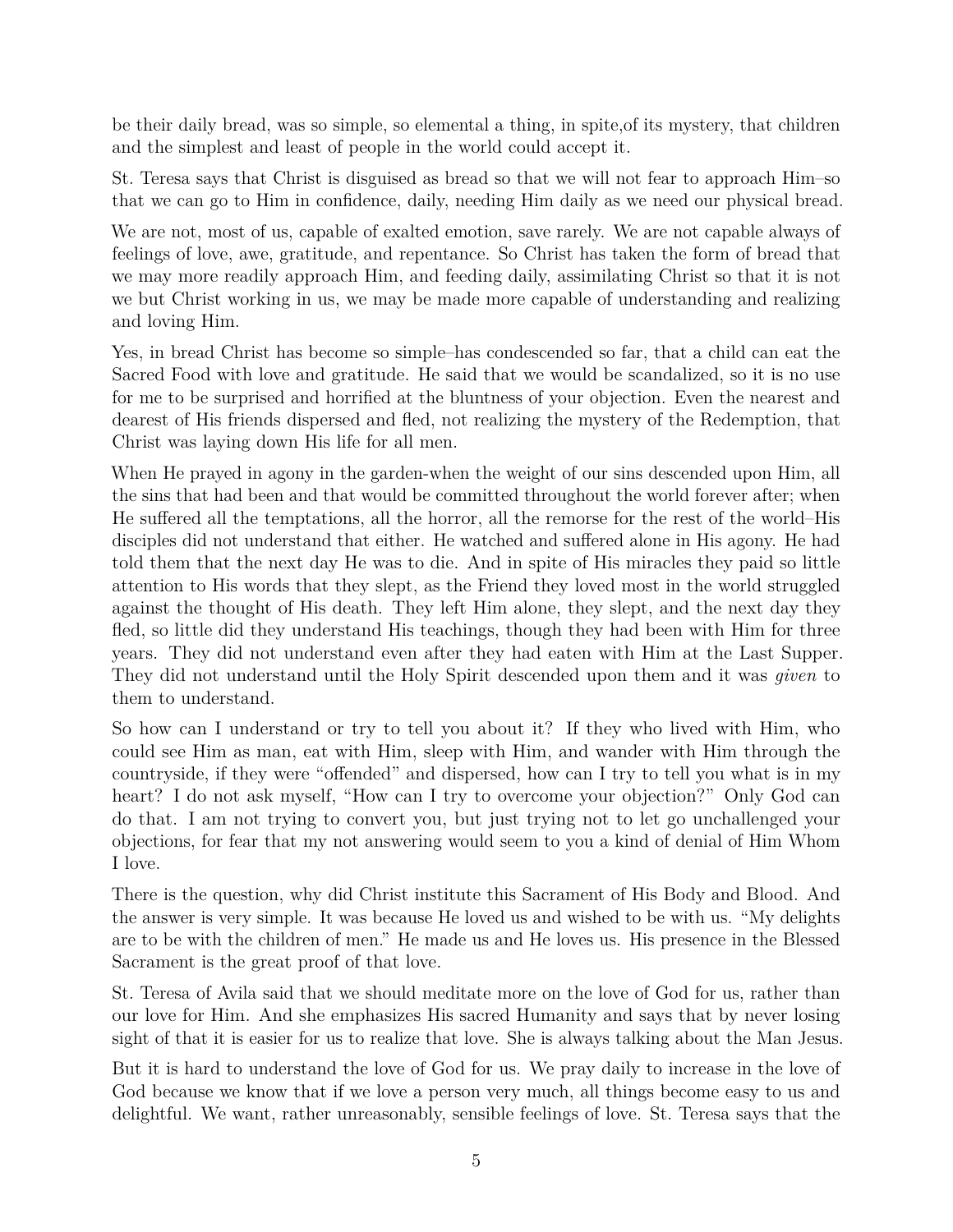only way we can measure the love we have for God, is the love we have for our fellows. So by working for our fellows we come to love them. That you understand, for you believe that you are working for them when you give hours every morning to the distribution of literature, climbing tenement-house stairs, knocking at doors, suffering rebuffs, enduring heat and cold, weariness and hardships to bring to them what you consider a gospel which will set them free.

And if you and I love our faulty fellow-human beings, how much more must God love us all? If we as human parents, can forgive our children any neglect, any crime, and work and pray patiently to make them better, how much more does God love us?

You may say perhaps: "How do we know He does, if there is a He!" And I can only answer that we know it because He is here present with us today in the Blessed Sacrament on the altar, that He never has left us, and that by daily going to Him for the gift of Himself as daily bread, I am convinced of that love. I have the Faith that feeding at that table has nourished my soul so that there is life in it, and a lively realization that there is such a thing as the love of Christ for us.

It took me a long time as a convert to realize the presence of Christ as Man in the Sacrament. He is the same Jesus Who walked on earth, Who slept in the boat as the tempest arose, Who hungered in the desert, Who prayed in the garden, Who conversed with the woman by the well, Who rested at the house of Martha and Mary, Who wandered through the cornfields, picking the ears of corn to eat.

Jesus is there as Man. He is there, Flesh and Blood, Soul and Divinity. He is our leader Who is always with us. Do you wonder that Catholics are exultant in this knowledge, that their Leader is with them? "I am with you all days, even to the consummation of the world."

Christ is bread on our altars because bread is the staple of the world, the simplest thing in the world, something of which we eat and never get tired. We will always have bread whether it is corn, wheat, or rye, or whatever it is made from. We will always find wherever we go some staple which is called bread.

We eat to sustain life. It is the most elemental thing we do. For the life of the body we need food. For the life of the soul we need food. So the simplest, most loving, most thorough thing Christ could do before He died, was to institute the Blessed Sacrament. He did this by taking a piece of bread which He blessed and broke and gave to his disciples saying "Take ye and eat. This is My Body." And taking the chalice He gave thanks, and gave to them saying: "Drink ye all of this for This is My Blood." And He told them to do this in commemoration of Him.

If you sat and thought forever and ever, you could not think of any way for Christ to remain with us which would bring us closer to Him. I could keep on writing and writing and never come to the end of this, but I won't. I only hope that in your sincerity, which acknowledges my sincerity, you will read me through. You know how much emphasis Christ put on the "little ones" who are the majority. Not only the children, but the poor and helpless. Those without learning, when it comes to reading books about the Blessed Sacrament or dialectic materialism, are another instance of what I mean,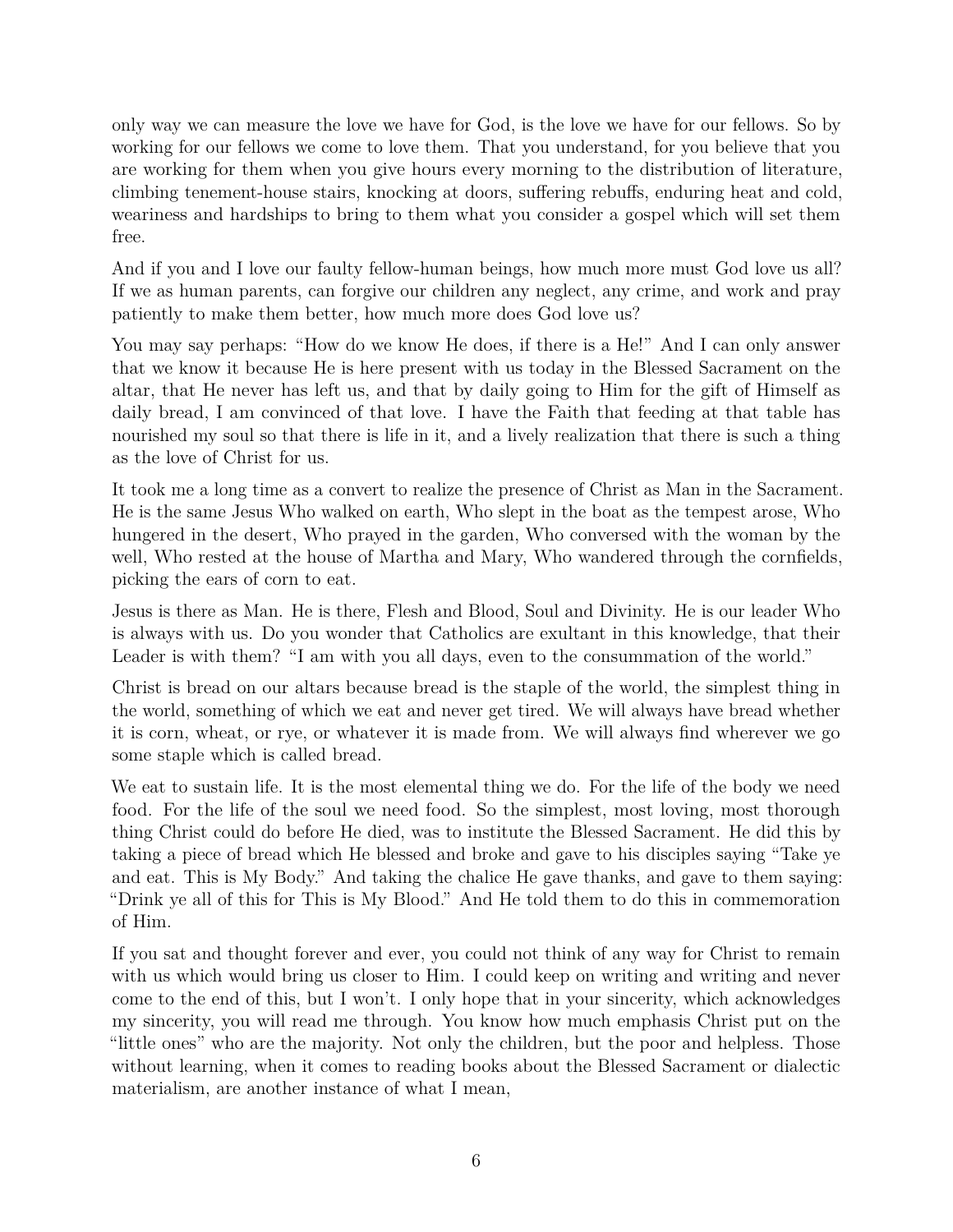With all my writing to you the products of my thought on this subject, I can only end with the words of Jesus, "I thank Thee, O Father, Lord of heaven and earth, that thou hast hid these things from the wise and prudent, and hast revealed them unto babes: Even so, Father. For so it seemed good in thy sight."

For so it seemed good in His sight!

#### **\*\*\***

Your third objection is that you could not understand the problem of evil. Who am I to try to answer that great and grave objection that has been made so many times in the face of tragedy? But St. Peter said that we must strive to give a reason for the faith that is in us.

During the last winter I have thought a great deal about this, knowing that I should some day sit down and write it to you. Again and again the problem of evil has come forward, has been discussed; but it is hard to state the problem and try to give logically the conclusions reached by one simple person. According to the*Catholic Encyclopedia,* " Evil in a large sense, may be described as the sum of the opposition which experience shows to exist in the universe, to the desires and needs of individuals,"

Leaving out "moral evil" which I am sure you recognize since you recognize since you never deliberately say to yourself, "This is wrong; I am going to do it," and since you recognize your duty to your neighbor; leaving out metaphysical evil, since we will not here deal with earthquakes, cyclones, floods, and the predatory instincts of animals, –there remains "physical" evil, which is the "evil" to which you refer.

"Physical evil," the *Encyclopedia* continues, "includes all that causes harm to man, whether by bodily injury, by thwarting his natural desires, or by preventing the full development of his powers, either in the order of nature directly, or through the various social conditions under which mankind naturally exists. Physical evils due to nature are sickness, accident, death. Poverty, oppression, and some forms of disease are instances of evil arising from imperfect social organization. Mental suffering, such as anxiety, disappointment, and remorse, and the limitation of intelligence which prevents human beings from attaining to the full comprehension of their environment, are congenital forms of evil which vary in character and degree according to natural disposition and social circumstances."

So, you say, if God created everything, He created evil–God is responsible for it, and you don't like that kind of a God, and, not liking Him, refuse to believe in Him.

I will agree with you that we believe God created everything and that He is all Good. But we believe too that evil is a negative thing, not a positive thing. That is an absence of Good.

We also believe that God granted free will to man, and how great and terrible a gift that is! How incomparably better it is of our own free will,–of our own choice, that we should choose the Good. How much better is that love which we give freely, as free men and not as slaves. How great is that liberty which the Church teaches us we have.

We admit that our free will is often limited by circumstances, and priests show that they recognize this when they deal with the question of mortal sin, which is only mortal sin when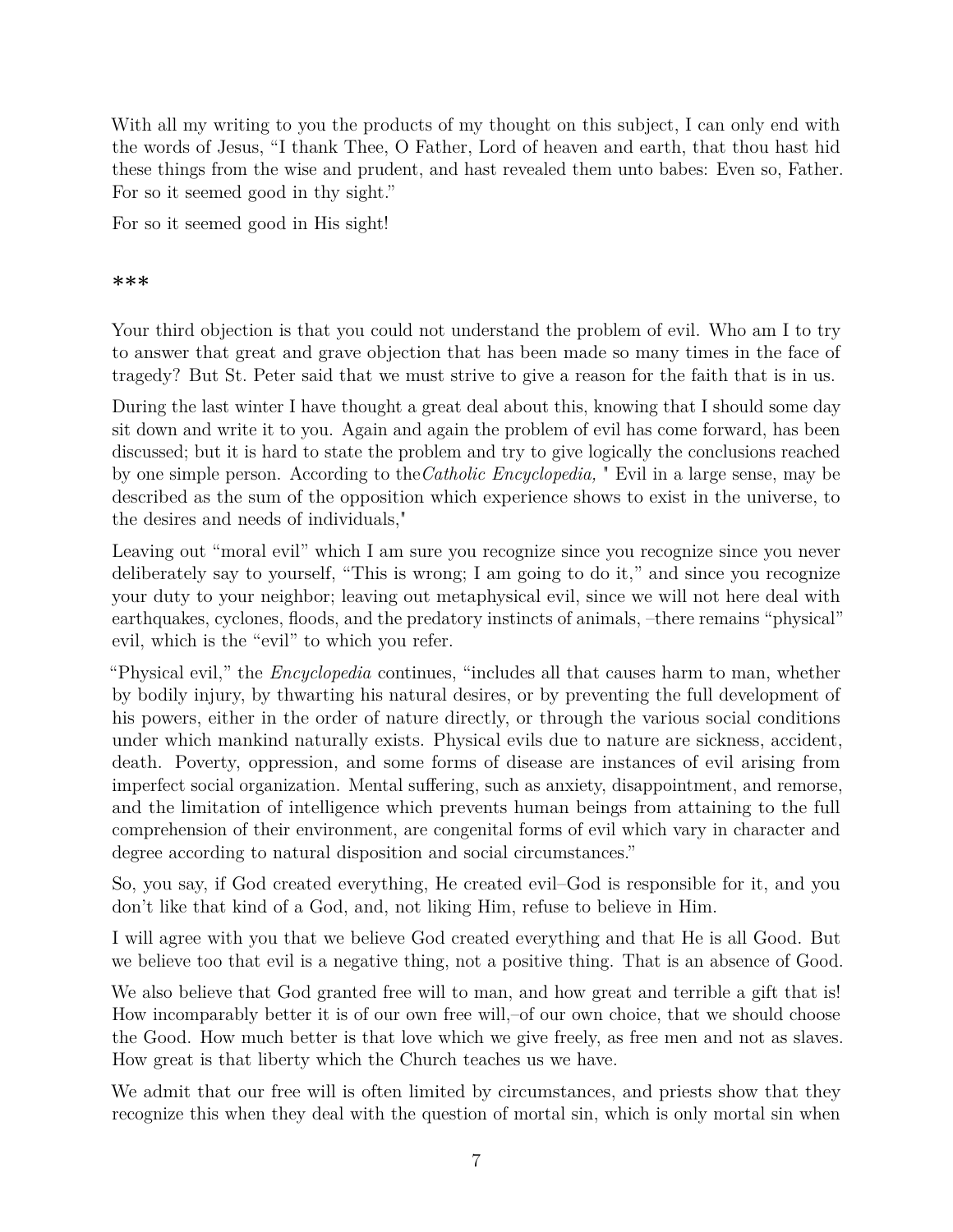committed with full consent of the will.

Fear, insecurity, hunger, anger, love,–all these things go to influence the will.

Do you remember the man in *The Black Pit,* that Communist play which was at the Civic Repertory Theatre some time ago? The youth did not wish to become a company spy, but he was influenced by circumstances–his poverty, the approaching confinement of his wife, his brother's crippled state, his previous sentence in jail,—to commit what he knew to be a mortal sin, and injury to his comrades. But even though his will was limited, the audience felt that he was weak, that he should have been strong and that he should have sacrificed everything, wife, child, and family and even his own liberty, rather than his integrity as a worker.

Another thing about free will. Do you remember our friend, Lilian, whose eighteen-year-old son turned on the gas and committed suicide some years ago? She stayed with me, you remember, for some months after the tragedy, and I, too, was bowed to the earth with it. And one day she said to me, in the midst of her grief, accepting the tragic act of her son, "He had to do it. It was his own will. I always let the boys choose the way they should go. I did not wish him to consider me and to stick to me from a sense of duty. I loved his adventurousness and his freedom and when he came and stayed with me I knew it was because he wanted to. I would not have him back. If he wanted to go, it was up to him.

It may seem strange and even sacrilegious, but from this woman with her distorted sense of values–she had no faith of any kind–I learned much. I remember it came to me with a sense of shock,–my first realization of how great and terrible a gift is free will, and how it ennobles man.

Perhaps many people would say that they would rather be without it. Perhaps they say, "Why did God allow me to do this, to commit these sins, to store up for myself this punishment?" But how can any reasonable human being deny that the gift of free will is a great and ennobling gift?

You remember, then, the story of Adam and Eve and the garden. They chose to defy God, to set their wills against His, and since then "all nature travaileth and groaneth." Since that time there is sin and suffering in the world, and a constant battle to fight. Heaven must be taken by violence. That is the great war which has been going on always, and when I think of Communism, how small and petty and futile class war seems! For those who wish the struggle, the heroic, let them engage themselves in taking heaven by violence.

I have treated the question so sparingly. I have only suggested things to you, brought to your attention my own rambling thoughts on the question, which above all questions has perplexed the greatest minds. Mind you, I am not thinking that I am solving any problem. I am just trying to give you my own reactions to the questions that bother you.

I confess that what I do not understand I let pass by. There are some problems that I like to grapple with, and think about, but I do not force myself. I am not disturbed by problems, and I further confess (and you will not despise me because I am a woman and women are like that) that I avoid thinking, very often, of things I do not understand.

It is so much easier to abandon oneself to Divine Providence and think of those comforting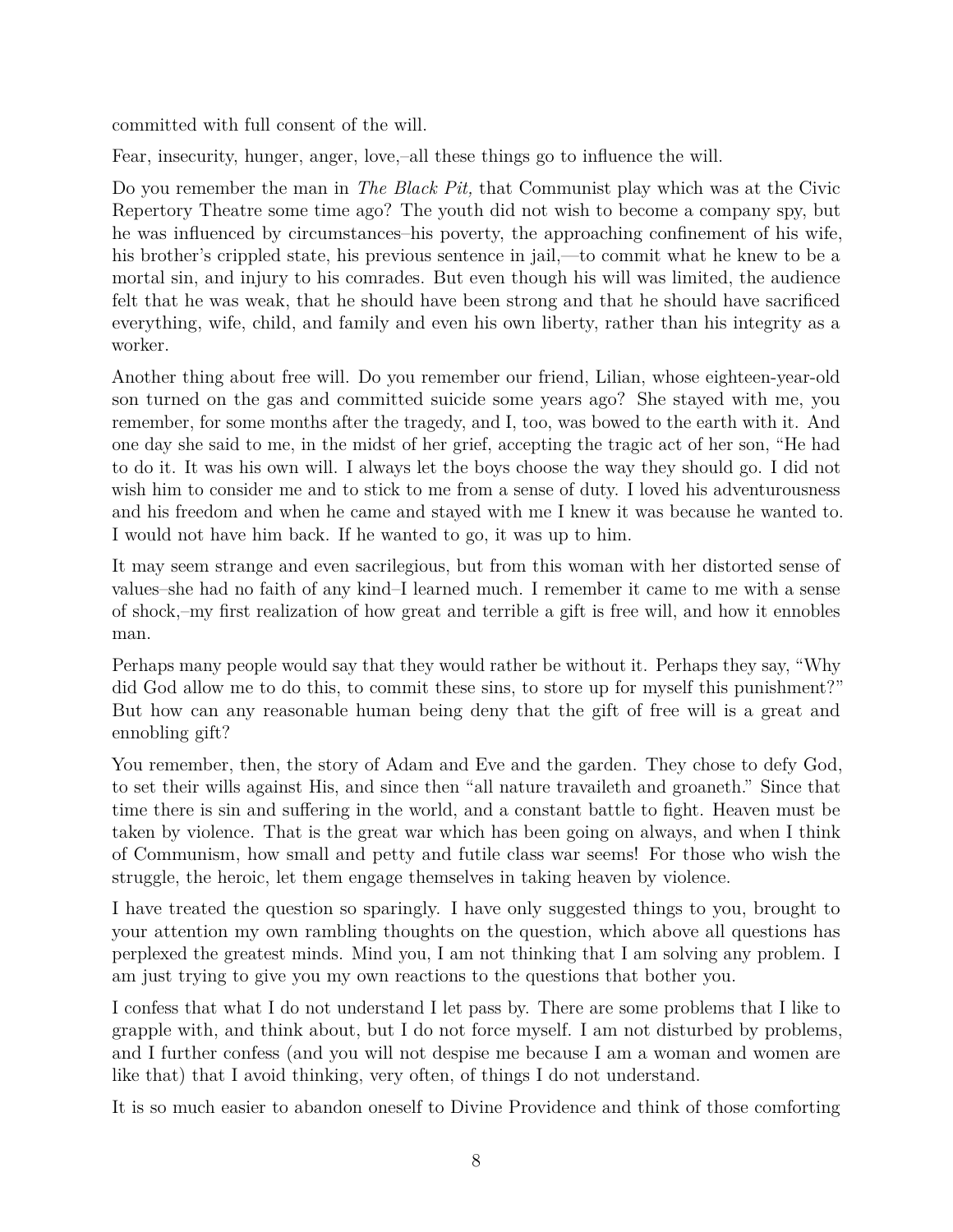words, "Blessed are those who have not seen and yet have believed." And we certainly are blessed, I assure you, and I thank God for so blessing me.

Gratitude brought me into the Church and that gratitude grows, and the first word my heart will utter, when I face my God is "Thanks." And that goes, with the help of God, for the gift of free will even though it entails sin, evil, suffering and death.

You remember that terrible scene in *Point Counter Point* by Aldous Huxley where the child dies in longdrawn-out agony? I thought then as I read that here was a man who was being harrowed by contemplating the physical suffering of the world and was almost hating God for it in his rebellion against it. Strangely enough I did not mind his hating God so much as I humanly minded the suffering of that child. A Jewish convert said to me once, "The Communists hate God, and the Catholics love Him. But they are both facing Him, directing their attention to Him. They are not indifferent. Communists are not in so bad a case as those who are indifferent. It is the lukewarm that He will spew out of His mouth."

So I would rather that you, too, would think of the suffering of a child and hate God than be indifferent to Him. Then I could talk to you and you would listen.

Do you remember Ivan, in Dostoyefsky's *Brothers Karamazov* and his rebellion against free will? "Why should man know that diabolical good and evil when it costs so much? The whole world of knowledge is not that child's prayer to 'dear kind God'! I say nothing of the sufferings of grown-up people, they have eaten the apple, damn them, and the devil take them all! But these little ones!"

But leaving the problem of the child for a moment, think of love and of suffering for yourself. All you know is human love. But St. Teresa said that we can measure our love for God by our love for our fellow human beings. For a long time I thought she meant it just as a general statement of love for our fellows. But it came to me later that she was thinking of the love of a woman for a man, a man for a woman–human love.

When you love, you are absorbed by the thought of the one you love. It is there always in the background of your thoughts. You live more intensely, you feel more vividly. The sunshine is brighter; beauty and pain are intensified. And if you love God really and vitally, you will think not that this is a temptation of the flesh but that this love which has descended upon you can be used as a rule by which you can measure and increase your love for God.

You are conscious always of the presence in this world with you of another human being who is bound to you in some strange way, by some spell, so that you are obsessed by the thought of him. But what about God? I wonder am I continually conscious, in the background of my thoughts, of His presence in my life? Am I practicing the presence of God, as the phrase is? Because of God is each task ennobled, each contact vivified, each moment more intense? Is the love of Christ, in other words, driving me on?

When one is in love, one cannot conceive of not being in love. Life seems dull and drab to contemplate without this vital emotion. Can one conceive of life without God, separated from Him? Yes, human love is a good comparison, a good measuring rod. And you will agree with me that the desire for sacrifice comes with love. What do you suppose was the emotion that upheld Sacco and Vanzetti when they were imprisoned for those eight long years? You have read their letters, and you know as I do, that it was the love of their fellows, a desire to